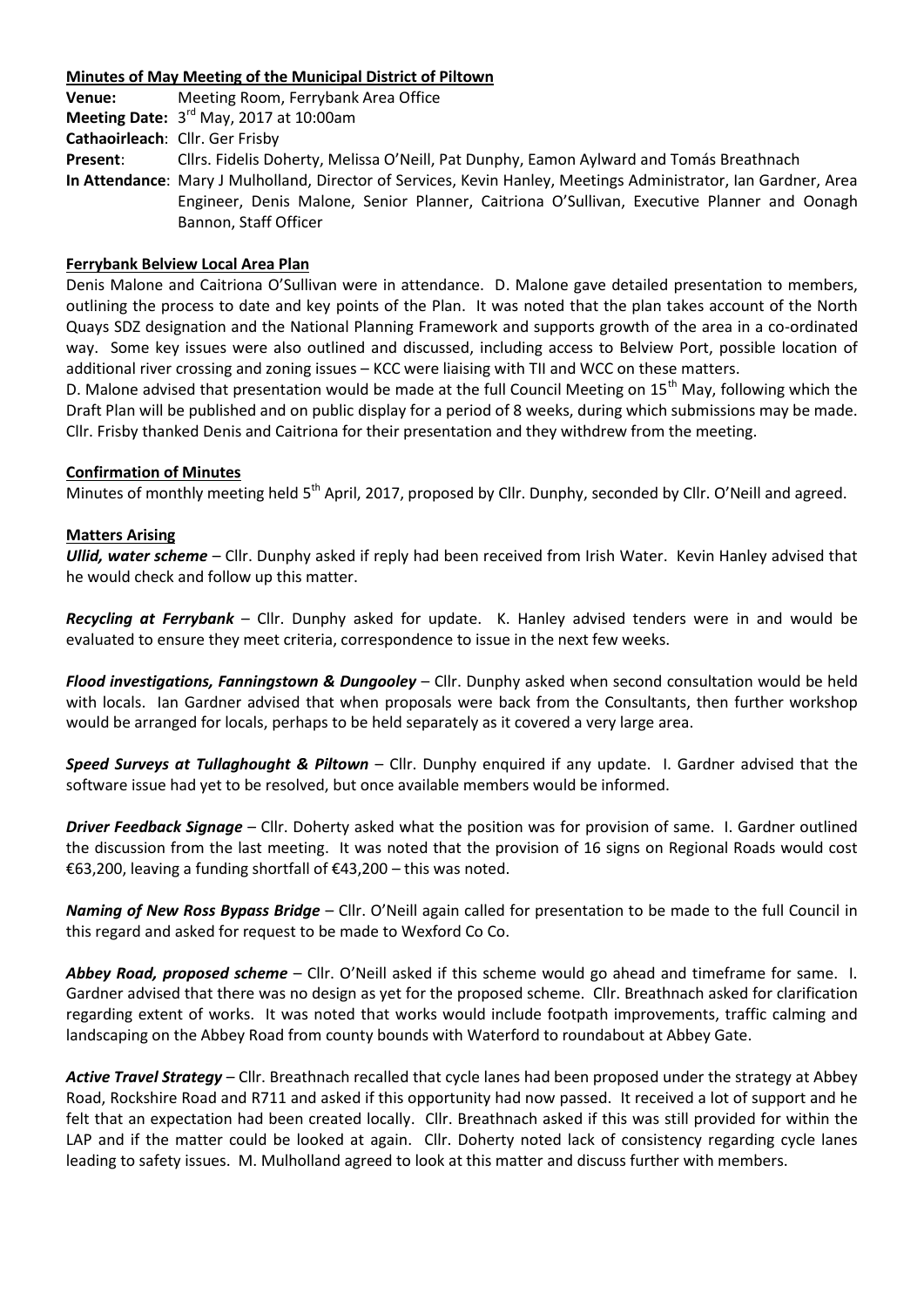*Newrath Roundabout* – Cllr. O'Neill asked if proposals were in place yet for landscaping works. I. Gardner advised that he had looked at this with Claire Goodwin and stated that this funding was best used along the approach roads rather than the central island. This was agreed.

Cllr. Doherty asked if consideration could be given to seeking sponsorship for the Newrath Roundabout. Cllr. Aylward agreed, asking if KCC carried out works, could ongoing maintenance be the responsibility of the sponsor. It was noted that this had been explored in the area before with no success, in any case I. Gardner advised that sponsorship would not generate sufficient funding for works required at Newrath Roundabout. It was also noted that ongoing maintenance would still be an issue with regard to traffic management.

*Tourism Meeting* – Cllr. Breathnach asked if Tourism Meeting was confirmed for 17<sup>th</sup> May at 7pm. M. Mulholland confirmed and reminded members to come back to her or Brian Tyrrell with details of who they wished to invite.

*Shopping Centre, Ferrybank* – Cllr. O'Neill raised concern about spraying of weeds in the vicinity of the Shopping Centre and surrounding area which was destroying the grass also and causing concern to the local Tidy Towns Committee. It was noted that this was being carried out by the Management Company, I. Gardner agreed to contact them in this regard and also regarding general maintenance, as requested by Cllr. Doherty.

K. Hanley confirmed that the *joint meeting with New Ross MD would take place at 4pm 17th May, Rhu Glenn*.

### **Roadworks Update**

I Gardner circulated an update detailing works carried out over the previous four week period and briefed the members on same.

Cllr. Doherty thanked all involved in carrying out works. She asked where material was disposed of during prep works and sweeping, that some material appeared to be left on roadside and grass verges. I. Gardner confirmed that this may occur with small amounts of material, with larger amounts taken to Council Depot for disposal.

Cllr. O'Neill asked if repairs were going to be carried out to an old pumping station building in Mooncoin. It was noted that this was a matter for Irish Water and should be reported to them.

Cllr. Aylward asked if feedback signage could be funded under CLAR. While this was uncertain, MJM confirmed that potentials had been listed for funding, however the application to back this up must come from the School/ Community. Following further discussion on whether to provide all or some signage in the current year, it was agreed to await the outcome of CLAR applications before a final decision was made.

Cllr. Breathnach suggested members hold a workshop to discuss these types of matters, i.e. lighting, landscaping, signage etc. He said that while possibilities have increased, constraints regarding funding remain and it was important to optimise funding. The members agreed to meet in this regard directly after the joint meeting with New Ross MD on  $17<sup>th</sup>$  May at the Rhu Glenn.

#### **N25 New Ross Bypass Update**

K. Hanley circulated progress update report to the members and suggested arranging site visit in June, to be agreed at next meeting.

# **Declaration of a Public Road – Clonconey Lane, Piltown**

Resolution to declare Clonconey Lane, Piltown to be a public road was proposed by Cllr. Dunphy, seconded by Cllr. Aylward and agreed.

#### **Any Other Business**

*Request for Deputation from Newrath Road Residents Group –* It was noted that no formal application had yet been received, deferred to next meeting.

Public Meetings, LAWCO – MJM advised that a number of public meetings were being facilitated by the Waters and Communities Office in the coming weeks, the aim of which is to encourage local communities to get involved in protecting local waters. Information will also be available on the draft River Basin Management Plan, with opportunities to discuss issues raised. It was noted that a meeting has been arranged for Monday,  $8^{th}$  May 7.30-8.30pm at Mooncoin Community Centre.